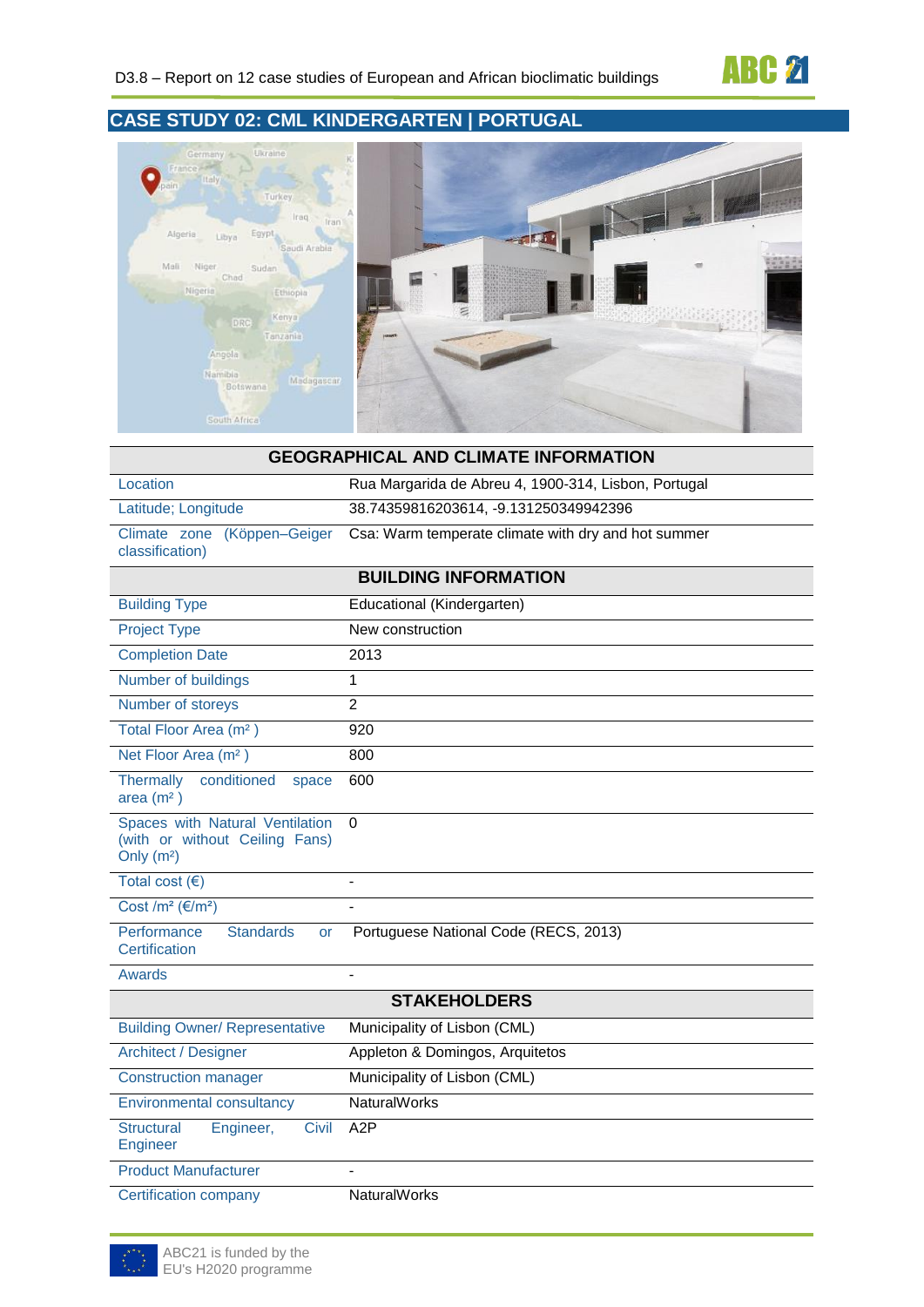



*Figure 18 : Elements of the natural ventilation system*

### **PROJECT DESCRIPTION**

The CML kindergarten, constructed in 2013, is a small two-story building with a total area of 680  $m<sup>2</sup>$ distributed in two floors with 3 m floor to ceiling height.

This school is naturally ventilated and does not have a mechanical cooling or ventilation. A natural displacement ventilation system was developed to provide fresh air with adequate acoustic insulation.

The CML Kindergarten uses solar thermal energy to heat domestic hot water that fed the hydraulic radiators which were installed in each classroom.

The design also includes high exposed thermal mass, daylighting, and solar shading.





*Figure 19: CML kindergarten building schematics.*



*Figure 20: Aerial view of the building.*

## **SITE INTEGRATION**

The building is located in the outskirts of an urban dense neighbourhood in Lisbon, and it is a grid connected building. The CML Kindergarten is immediately surrounded by a garden (Southwest and Northwest, as shown in the figure), a playground area (Northeast) and a parking lot (Southeast). Regarding other buildings, the CML Kindergarten is surrounded by low to mid-rise buildings from the South, West, and North directions and from East by a small cliff (equivalent to a low-rise building).

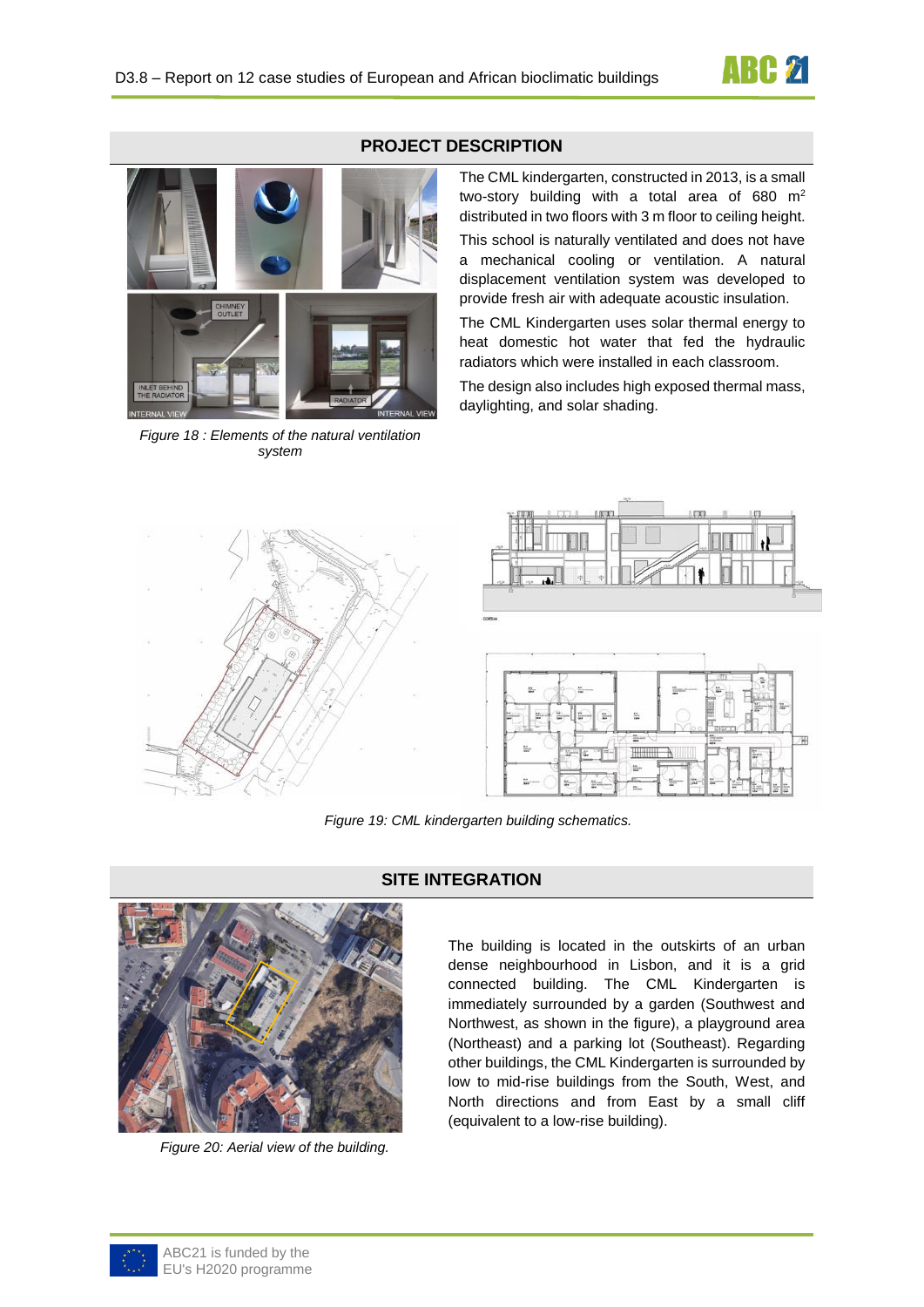

TEMPERATURE (Deg. C)

**CLIMATE ANALYSIS**



*Figure 21 – Givoni Bioclimatic chart for the climate of Lisbon (Source: Andrew Marsh online tool).*





*(Source: Climate consultant – Adaptative Comfort model). Figure 23 : Wind rose for Lisbon. (Source: Climate consultant)*

| Global horizontal radiation (Avg<br>daily total) Min (month) / Max<br>(month)                                                                     | Min: $1946 \text{ Wh/m}^2$ (December)<br>Max: <b>7 548</b> Wh/m <sup>2</sup> (July) |
|---------------------------------------------------------------------------------------------------------------------------------------------------|-------------------------------------------------------------------------------------|
| Annual Degree-Days for weather<br>classification<br>according<br>to<br>ASHRAE Standard 169-2020                                                   | HDD 18°C: 944<br>$CDD 10^{\circ}$ C: 2696                                           |
| Degree-Days for the<br>Annual<br>Adaptive<br>Comfort<br><b>Base</b><br>Temperature according to the<br>ASHRAE 55-2017 for 80% of<br>acceptability | HDD (Lower limit 80%): 1 295<br>CDD (Upper limit 80%): 18.5                         |
| Annual Degree-Days for a static<br>comfort temperature approach                                                                                   | HDD $18.6^{\circ}$ C: 1 063<br>CDD 26 <sup>o</sup> : 17                             |

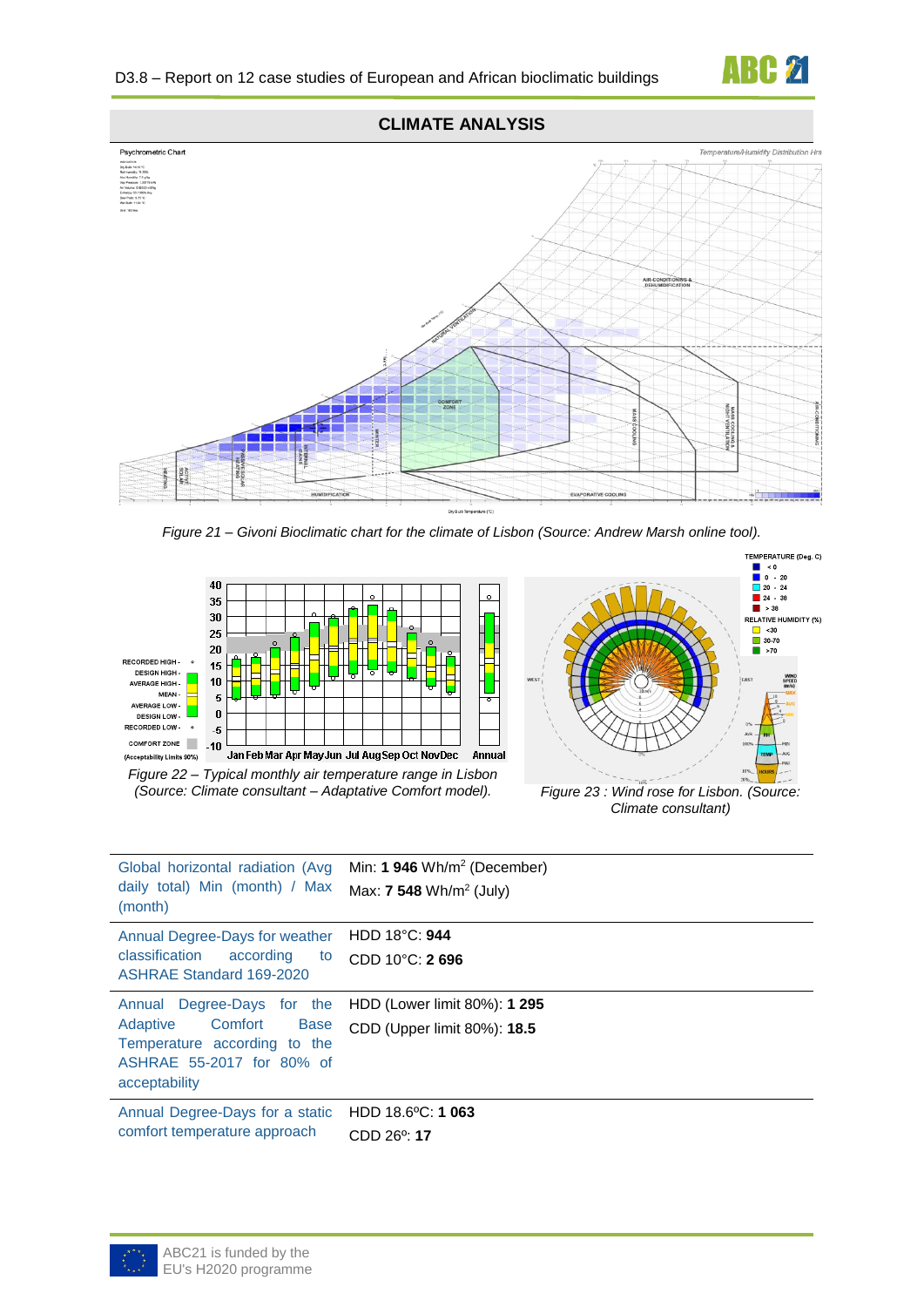|                                                        | <b>KEY BIOCLIMATIC DESIGN PRINCIPLES</b>                                                                                                                                                                                                                                                                                                                                                                                                  |  |  |  |  |
|--------------------------------------------------------|-------------------------------------------------------------------------------------------------------------------------------------------------------------------------------------------------------------------------------------------------------------------------------------------------------------------------------------------------------------------------------------------------------------------------------------------|--|--|--|--|
| Passive cooling strategy                               | The natural ventilation strategy consists of air being introduced into the<br>space through low level grilles (or openable windows) on the façade<br>and being exhausted in the centre or back of the room, through one or<br>two chimneys depending on the size of the room. With this strategy,<br>both comfort ventilation and nocturnal convective ventilation are used<br>in summertime (see figure below in summer operation mode). |  |  |  |  |
| Passive heating strategy                               | The winter operation mode allows for a semi-passive heating strategy<br>with the heating being provided by passive convectors, feed by a heat<br>pump.                                                                                                                                                                                                                                                                                    |  |  |  |  |
| Solar protection                                       | Passive solar protection for the ground floor with horizontal overhangs,<br>and active solar protection for the first floor with horizontal fins (see<br>figure below).                                                                                                                                                                                                                                                                   |  |  |  |  |
| <b>Building orientation</b>                            | The building has a rectangular shape with its main façades facing<br>Northwest and Southeast.                                                                                                                                                                                                                                                                                                                                             |  |  |  |  |
| Insulation                                             | Insulation applied in the outer layers of the façades and roof.                                                                                                                                                                                                                                                                                                                                                                           |  |  |  |  |
| Vegetation                                             |                                                                                                                                                                                                                                                                                                                                                                                                                                           |  |  |  |  |
| Natural daylighting                                    | The lighting project included natural and artificial lighting. There are<br>several skylights throughout the building.<br>Due to limited financial resources for initial and running costs, the<br>systems are manually operated.                                                                                                                                                                                                         |  |  |  |  |
| Use of local and embedded<br>materials                 |                                                                                                                                                                                                                                                                                                                                                                                                                                           |  |  |  |  |
| Water saving and heat recovery<br>on hot water drain   |                                                                                                                                                                                                                                                                                                                                                                                                                                           |  |  |  |  |
| Waste management                                       |                                                                                                                                                                                                                                                                                                                                                                                                                                           |  |  |  |  |
| <b>Others features</b>                                 |                                                                                                                                                                                                                                                                                                                                                                                                                                           |  |  |  |  |
| Warm air is exhausted by stack effect<br>on the façade | Warm air is exhausted by stack effect<br>Nigh cooling of exposed<br>concrete surfaces<br>(walls and floor)<br>The fresh air is pre-heated<br>The fresh air is introduced<br>by the hydraulic radiator<br>through the air flow grilles<br>installed on the façade<br>The openable windows<br>could be used to enable<br>larger flow rate                                                                                                   |  |  |  |  |
| <b>Winter Operation</b><br>Mode                        | <b>Summer Operation</b><br>Mode                                                                                                                                                                                                                                                                                                                                                                                                           |  |  |  |  |

*Figure 24: Winter and Summer operation modes.*

## <span id="page-3-0"></span>**INFRASTRUCTURES and REGULATIONS to enable SUFFICIENCY ACTION**

| Dressing code                            |  |  | Informal dressing, adapted to the season, is welcome and promoted<br>(e.g., short trousers and short leaves in hot periods): No |
|------------------------------------------|--|--|---------------------------------------------------------------------------------------------------------------------------------|
| Protected bike parking and No<br>showers |  |  | Ratio with number of users:                                                                                                     |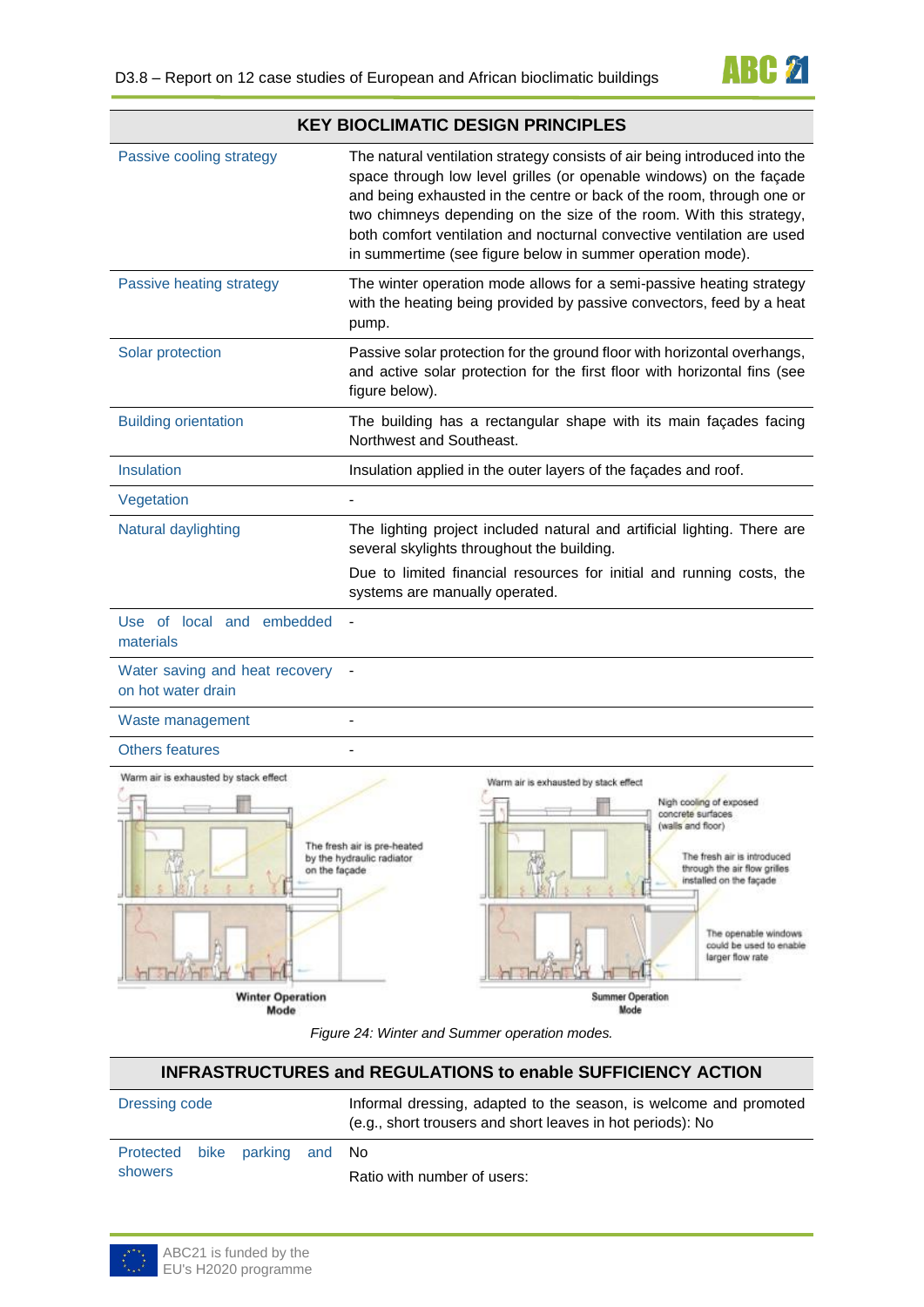

| <b>Ceiling fans</b>                                                                                                                                                                                                | In every room, even those conditioned: No                                                                                                                                             |  |  |  |
|--------------------------------------------------------------------------------------------------------------------------------------------------------------------------------------------------------------------|---------------------------------------------------------------------------------------------------------------------------------------------------------------------------------------|--|--|--|
| Lighting system fractioned to<br>allow using light only in zones<br>occupied and where daylighting<br>insufficient                                                                                                 | In every room, even those conditioned: No                                                                                                                                             |  |  |  |
| Space and facilities for line<br>clothes<br>drying<br>(especially<br>important in residences, hotels,<br>sport facilities)                                                                                         | In every room, even those conditioned: No                                                                                                                                             |  |  |  |
| Book of instruction for correct<br>use of the passive features<br>solar<br>protections,<br>(windows,<br>and<br>savings)<br>active<br>water<br>(lighting) in order to promote<br>sufficiency and efficiency actions | Available through leaflets and posters at relevant places, online, etc.:<br>Yes                                                                                                       |  |  |  |
|                                                                                                                                                                                                                    | <b>BUILDING FABRIC AND MATERIALS</b>                                                                                                                                                  |  |  |  |
| Roof                                                                                                                                                                                                               | The roof is structured as (from outside to inside):                                                                                                                                   |  |  |  |
|                                                                                                                                                                                                                    | 1. Aluminium (thickness 0.01 m, thermal conductivity 15.1<br>W/m <sup>.o</sup> C, thermal resistance 0 m <sup>2.o</sup> C/W and density 8055<br>$kg/m3$ )                             |  |  |  |
|                                                                                                                                                                                                                    | 2. Rockwool (thickness 0.1 m, thermal conductivity 0.04 W/m <sup>.o</sup> C,<br>thermal resistance 2.5 $m^2$ -°C/W and density 150 kg/m <sup>3</sup> )                                |  |  |  |
|                                                                                                                                                                                                                    | 3. Air space (thickness 0.05 m, thermal conductivity 0.03<br>W/m·ºC, thermal resistance 1.67 m <sup>2.o</sup> C/W and density 1.16<br>$kg/m3$ )                                       |  |  |  |
|                                                                                                                                                                                                                    | 4. Rockwool-gypsum board (thickness 0.065<br>m, thermal<br>conductivity 0.04 W/m·ºC, thermal resistance 1.63 m <sup>2.o</sup> C/W<br>and density 40 $kg/m3$ )                         |  |  |  |
|                                                                                                                                                                                                                    | Overall R-value: 6.01 [m <sup>2</sup> ·K/W]                                                                                                                                           |  |  |  |
|                                                                                                                                                                                                                    | <b>U-value:</b> $0.38$ [W/m <sup>2</sup> ·K]                                                                                                                                          |  |  |  |
| Ceiling                                                                                                                                                                                                            | The ceiling is structured as:                                                                                                                                                         |  |  |  |
|                                                                                                                                                                                                                    | Rockwool- gypsum board (thickness 0.065 m, thermal<br>1.<br>conductivity 0.04 W/m <sup>.o</sup> C, thermal resistance 1.63 m <sup>2.o</sup> C/W<br>and density 40 kg/m <sup>3</sup> ) |  |  |  |
|                                                                                                                                                                                                                    | Air space (thickness 0.05 m, thermal conductivity 0.03<br>2.<br>W/m·ºC, thermal resistance 1.67 m <sup>2.o</sup> C/W and density 1.16<br>$kg/m3$ )                                    |  |  |  |
|                                                                                                                                                                                                                    | 3. Heavyweight concrete (thickness 0.2 m, thermal conductivity<br>2.3 W/m <sup>o</sup> C, thermal resistance 0.09 m <sup>2.o</sup> C/W and density<br>1375 $kg/m3$ )                  |  |  |  |
|                                                                                                                                                                                                                    | Overall R-value: 3.59 [m <sup>2</sup> ·K/W]                                                                                                                                           |  |  |  |
|                                                                                                                                                                                                                    | <b>U-value:</b> $0.28$ [W/m <sup>2</sup> ·K]                                                                                                                                          |  |  |  |
| <b>Exterior Wall</b>                                                                                                                                                                                               | The exterior wall is structured as (from outside to inside):                                                                                                                          |  |  |  |
|                                                                                                                                                                                                                    | 1. Plaster (thickness 0.01 m, thermal conductivity 1.3 W/m <sup>.o</sup> C,<br>thermal resistance 0.01 $m^2$ -°C/W and density 2000 kg/m <sup>3</sup> )                               |  |  |  |
|                                                                                                                                                                                                                    | Polyethylene (thickness 0.08 m, thermal conductivity 0.04<br>2.<br>W/m <sup>o</sup> C, thermal resistance 2 m <sup>2o</sup> C/W and density 40 kg/m <sup>3</sup> )                    |  |  |  |

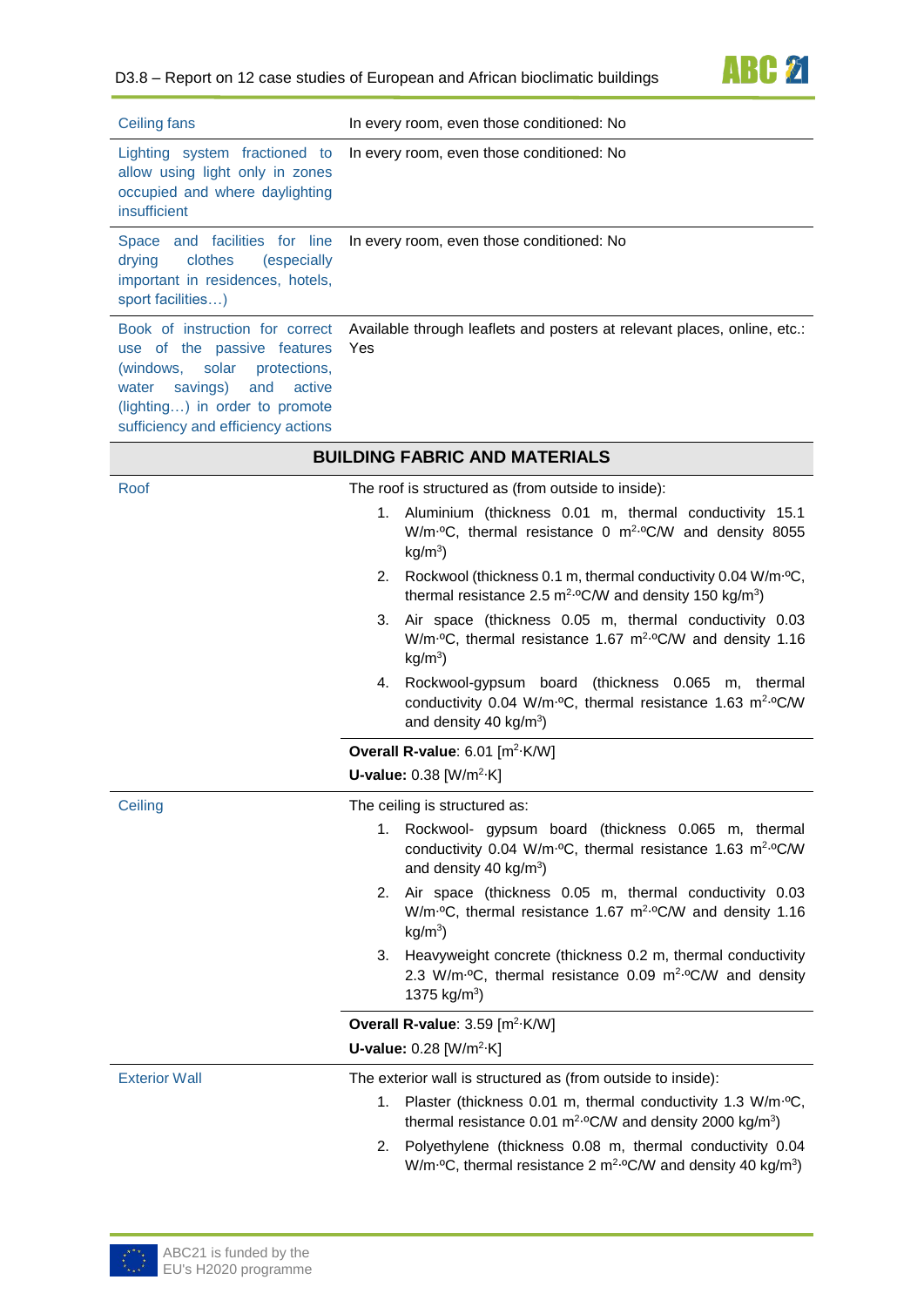

|                      | 3. Heavyweight Concrete (thickness 0.13 m, thermal conductivity<br>2.3 W/m <sup>.o</sup> C, thermal resistance 0.27 m <sup>2.o</sup> C/W and density<br>2300 kg/m <sup>3</sup> ) |  |  |  |  |
|----------------------|----------------------------------------------------------------------------------------------------------------------------------------------------------------------------------|--|--|--|--|
|                      | Overall R-value: 2.45 [m <sup>2</sup> ·K/W]                                                                                                                                      |  |  |  |  |
|                      | <b>U-value:</b> $0.41$ [W/m <sup>2</sup> ·K]                                                                                                                                     |  |  |  |  |
| <b>Interior Wall</b> | The interior wall is structured as:                                                                                                                                              |  |  |  |  |
|                      | Gypsum board (thickness 0.025 m, thermal conductivity 0.25<br>1.<br>W/m·ºC, thermal resistance 0.56 m <sup>2.o</sup> C/W and density 500<br>$kg/m3$ )                            |  |  |  |  |
|                      | 2. Air space (thickness 0.05 m, thermal conductivity 0.03<br>W/m·ºC, thermal resistance 1.67 m <sup>2.o</sup> C/W and density 750<br>$kg/m3$ )                                   |  |  |  |  |
|                      | 3. Rockwool (thickness 0.07 m, thermal conductivity W/m·ºC,<br>thermal resistance 0.18 $m^2$ °C/W and density kg/m <sup>3</sup> )                                                |  |  |  |  |
|                      | Gypsum board (thickness 0.025 m, thermal conductivity 0.04<br>4.<br>W/m·°C, thermal resistance 0.63 m <sup>2.</sup> °C/W and density 35<br>$kg/m3$ )                             |  |  |  |  |
|                      | Overall R-value: 3.3 [m <sup>2</sup> ·K/W]                                                                                                                                       |  |  |  |  |
|                      | <b>U-value:</b> $0.30$ [W/m <sup>2</sup> ·K]                                                                                                                                     |  |  |  |  |
| <b>Floor</b>         | The floor is structured as (from outside to inside):                                                                                                                             |  |  |  |  |
|                      | 1. Soil (thickness 1.7 m, thermal conductivity 1.14 W/m·ºC,<br>thermal resistance 1.49 $m^2$ °C/W and density 1000 kg/m <sup>3</sup> )                                           |  |  |  |  |
|                      | 2. Riprap (thickness 0.25 m, thermal conductivity 1.2 W/m <sup>.o</sup> C,<br>thermal resistance 0.21 m <sup>2.o</sup> C/W and density 1000 kg/m <sup>3</sup> )                  |  |  |  |  |
|                      | 3. Heavyweight concrete (thickness 0.2 m, thermal conductivity<br>2.3 W/m <sup>.o</sup> C, thermal resistance 0.18 m <sup>2.o</sup> C/W and density<br>2240 kg/m <sup>3</sup> )  |  |  |  |  |
|                      | Overall R-value: 1.88 [m <sup>2</sup> ·K/W]                                                                                                                                      |  |  |  |  |
|                      | <b>U-value:</b> $0.41$ [W/m <sup>2</sup> ·K]                                                                                                                                     |  |  |  |  |
| <b>Windows</b>       | Low-emissivity double glazed windows ( $\lambda$ =0.9 W/m·K; $\tau$ =0.75)                                                                                                       |  |  |  |  |
|                      | Window-to-wall ratio (WWR) 18%                                                                                                                                                   |  |  |  |  |
|                      | U-value: $3.5$ [W/m <sup>2</sup> ·K]                                                                                                                                             |  |  |  |  |
|                      | Visual transmittance 0.75                                                                                                                                                        |  |  |  |  |

| <b>ENERGY EFFICIENT BUILDING SYSTEMS</b> |                    |                                                                                                                                                                                                                                                                                       |  |  |  |
|------------------------------------------|--------------------|---------------------------------------------------------------------------------------------------------------------------------------------------------------------------------------------------------------------------------------------------------------------------------------|--|--|--|
| Low-energy cooling systems               |                    | None                                                                                                                                                                                                                                                                                  |  |  |  |
| Low-energy heating systems               |                    | The winter operation mode allows for a low-energy heating strategy<br>with the fresh outdoor air being pre-heated by passive convectors fed<br>by a heat pump which has a maximum heating power output of 38.6kW<br>and a COP of 3.5 (see Figure 24 above, in winter operation mode). |  |  |  |
| Ceiling fans                             |                    | None                                                                                                                                                                                                                                                                                  |  |  |  |
| <b>Mechanical</b><br>renewal             | ventilation<br>air | The air renewal strategies are:                                                                                                                                                                                                                                                       |  |  |  |
|                                          |                    |                                                                                                                                                                                                                                                                                       |  |  |  |
|                                          |                    |                                                                                                                                                                                                                                                                                       |  |  |  |
|                                          |                    | Natural ventilation:<br>$\bullet$<br>Displacement ventilation;<br>Single sided ventilation.                                                                                                                                                                                           |  |  |  |

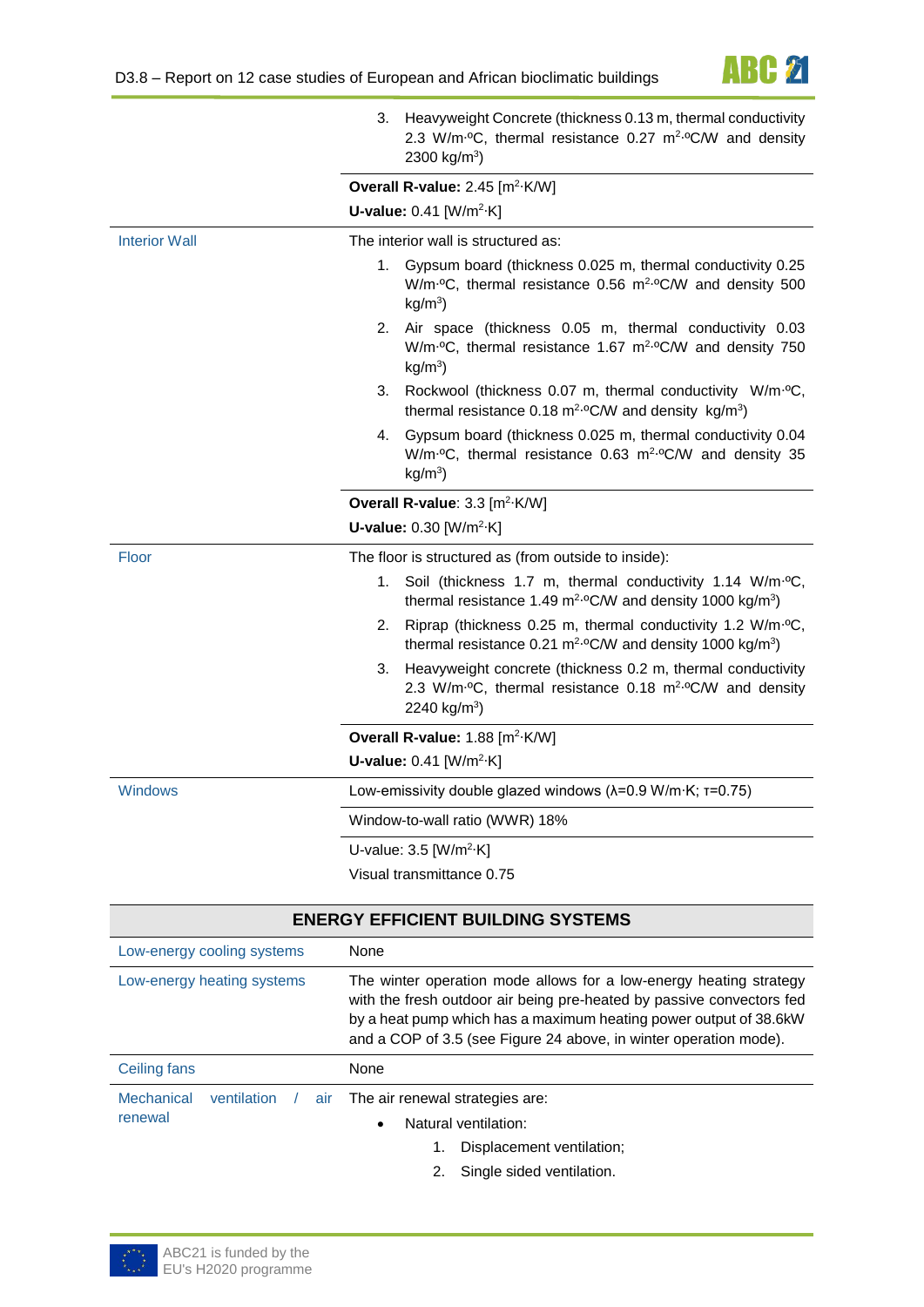

|                               | The ventilation solution consists in a high-level openable window plus<br>low-level grilles installed on the façade of each classroom that control<br>the inflow air. The air will be exhausted in the back of the room, through<br>one or two thermal chimneys. |
|-------------------------------|------------------------------------------------------------------------------------------------------------------------------------------------------------------------------------------------------------------------------------------------------------------|
|                               | Due to limited financial resources for initial and running costs, the<br>implemented natural ventilation strategies are manually operated, and<br>their usage relies on the occupant perception of the internal<br>environment                                   |
| <b>Domestic Hot Water</b>     | Solar thermal system                                                                                                                                                                                                                                             |
|                               | The building is served by:                                                                                                                                                                                                                                       |
|                               | The heat pump over-mentioned for heating system;                                                                                                                                                                                                                 |
|                               | Solar thermal system.                                                                                                                                                                                                                                            |
|                               | The solar thermal system is composed by 6 solar panels and a 500<br>litres water deposit.                                                                                                                                                                        |
|                               | The heat pump is used as an auxiliary system whenever the solar<br>thermal panels cannot supply the necessary amount of energy.                                                                                                                                  |
| <b>Artificial lighting</b>    | The whole building is equipped with high-efficiency LED lighting.                                                                                                                                                                                                |
| Control and energy management | None                                                                                                                                                                                                                                                             |
|                               | <b>RENEWABLE ENERGY</b>                                                                                                                                                                                                                                          |
| <b>PV</b>                     | None                                                                                                                                                                                                                                                             |
| Solar thermal                 | The solar thermal system consists of seven flat collectors installed on<br>the roof with a total area of $10m^2$ .                                                                                                                                               |
| Wind                          | None                                                                                                                                                                                                                                                             |
| Geothermal                    | None                                                                                                                                                                                                                                                             |
| <b>Biomass</b>                | None                                                                                                                                                                                                                                                             |

| <b>BUILDING ANALYSIS AND KEY PERFORMANCE INDICATORS</b> |                                                                                                                                                                                                               |                                                              |       |  |            |                                                                        |          |
|---------------------------------------------------------|---------------------------------------------------------------------------------------------------------------------------------------------------------------------------------------------------------------|--------------------------------------------------------------|-------|--|------------|------------------------------------------------------------------------|----------|
| Thermal comfort<br>indicators                           | 1. Percentage of time outside an operative temperature range (Adaptive, Il category<br>EN16798-1, cooling season): 5.9%                                                                                       |                                                              |       |  |            |                                                                        |          |
|                                                         | 2. Percentage of time outside an operative temperature range (Fanger, II category<br>EN16798-1, heating season): 1.07%                                                                                        |                                                              |       |  |            |                                                                        |          |
|                                                         |                                                                                                                                                                                                               |                                                              |       |  |            | 3. Degree-hours (Adaptive, II category EN16798-1, cooling season): 505 |          |
|                                                         | 4.                                                                                                                                                                                                            |                                                              |       |  |            | Degree-hours (Fanger, II category EN16798-1, heating season): 93       |          |
|                                                         |                                                                                                                                                                                                               | 5. Percentage of time inside the Givoni comfort zone of 1m/s |       |  |            |                                                                        |          |
|                                                         | 6. Percentage of time inside the Givoni comfort zone of 0m/s                                                                                                                                                  |                                                              |       |  |            |                                                                        |          |
|                                                         | 7. Number of hours within a certain temperature range<br>Heating Season (1st-10 to 31th-03)<br>Cooling Season (1st-10 to 31th-03)<br>Nº of Hours<br>Frequency<br>Range<br>$No$ of Hours<br>Range<br>Frequency |                                                              |       |  |            |                                                                        |          |
|                                                         |                                                                                                                                                                                                               |                                                              |       |  |            |                                                                        |          |
|                                                         |                                                                                                                                                                                                               |                                                              |       |  |            |                                                                        |          |
|                                                         | T≤20                                                                                                                                                                                                          | 253                                                          | 17.1% |  | $T\leq 23$ | 0                                                                      | $0.00\%$ |
|                                                         | 19≤T≤24                                                                                                                                                                                                       | 1223                                                         | 82.9% |  | 23≤T≤26    | 1050                                                                   | 90.21%   |
|                                                         | T <sub>24</sub>                                                                                                                                                                                               | $\bf{0}$                                                     | 0.0%  |  | T≥26       | 114                                                                    | 9.79%    |
| Energy                                                  | 1. Energy needs for heating: <b>0.75</b> [kWh/m <sup>2</sup> /year]                                                                                                                                           |                                                              |       |  |            |                                                                        |          |
| performance                                             | 2. Energy needs for cooling: 6.88 [kWh/m <sup>2</sup> /year]                                                                                                                                                  |                                                              |       |  |            |                                                                        |          |
| indicators                                              | 3. Energy use for lighting: 0.77 [kWh/m <sup>2</sup> /year]                                                                                                                                                   |                                                              |       |  |            |                                                                        |          |

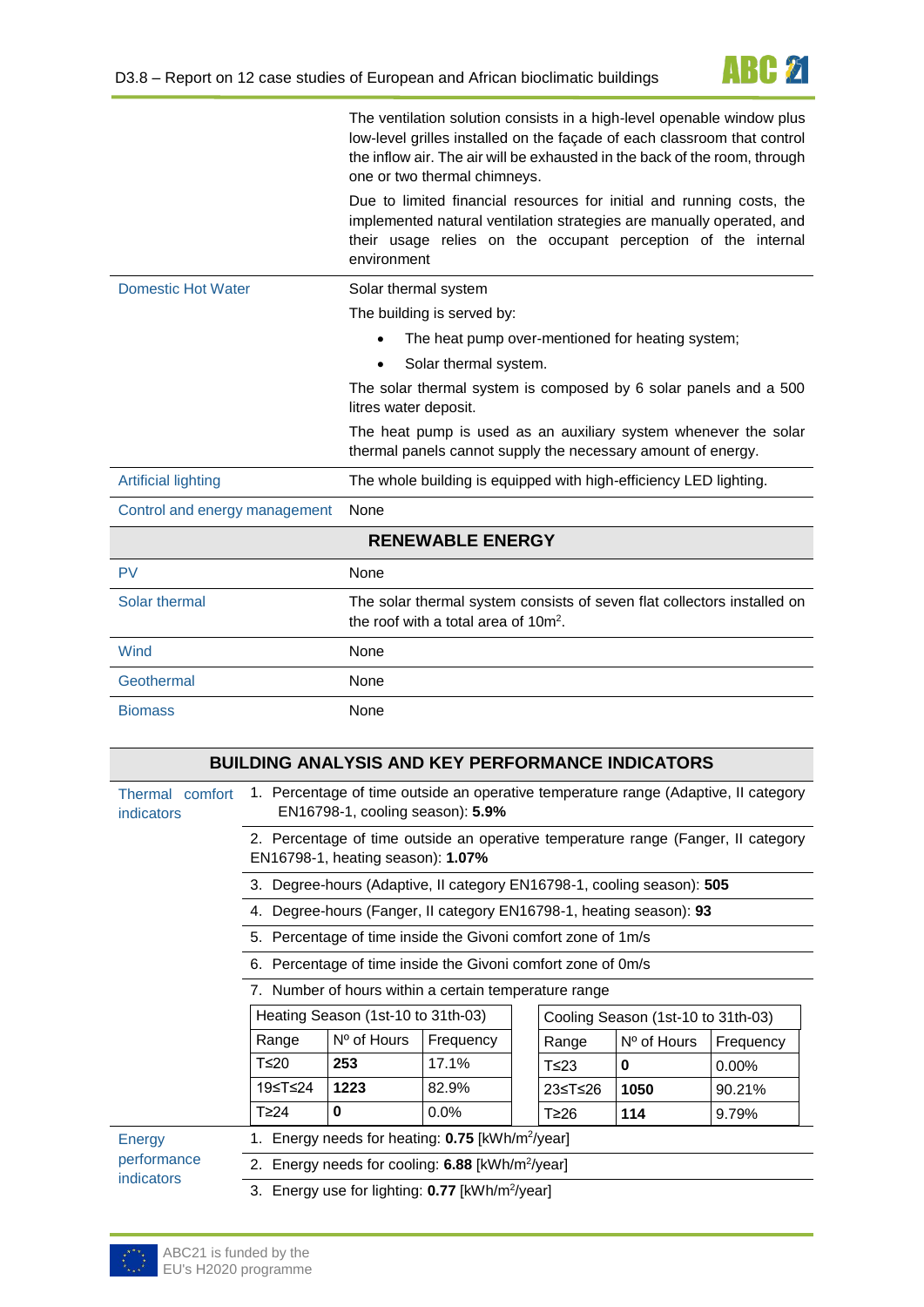**ABC 21** 

|                           | 4. Energy needs for Sanitary Hot water: 7.49 [kWh/m <sup>2</sup> /year]                                       |  |  |  |  |  |  |
|---------------------------|---------------------------------------------------------------------------------------------------------------|--|--|--|--|--|--|
|                           | 5. Total Primary energy use: [kWh/m <sup>2</sup> /year]                                                       |  |  |  |  |  |  |
|                           | 6. Renewable Primary energy generated on-site: 9.36 [kWh/m <sup>2</sup> /year]                                |  |  |  |  |  |  |
|                           | 7. Renewable Primary energy generated on-site and self-consumed: 7.49<br>[kWh/m <sup>2</sup> /year]           |  |  |  |  |  |  |
|                           | 8. Renewable Primary energy exported to the grid: 0 [kWh/m <sup>2</sup> /year]                                |  |  |  |  |  |  |
|                           | 9. Ratio of renewable primary energy over the total primary energy use (with and<br>without compensation) (%) |  |  |  |  |  |  |
|                           | 10. Delivered energy: [kWh/m <sup>2</sup> /year] (from electricity bills)                                     |  |  |  |  |  |  |
| Acoustic comfort          | 1. Airborne sound insulation                                                                                  |  |  |  |  |  |  |
| indicators                | 2. Equivalent continuous sound Level                                                                          |  |  |  |  |  |  |
|                           | 3. HVAC noise level                                                                                           |  |  |  |  |  |  |
|                           | 4. Reverberation time                                                                                         |  |  |  |  |  |  |
|                           | 5. Masking/barriers                                                                                           |  |  |  |  |  |  |
| <b>Visual</b><br>comfort  | 1. Light level (illuminance): 500 [lux]                                                                       |  |  |  |  |  |  |
| indicators                | 2. Useful Daylight Illuminance (UDI)                                                                          |  |  |  |  |  |  |
|                           | 3. Glare control                                                                                              |  |  |  |  |  |  |
|                           | 4. Quality view                                                                                               |  |  |  |  |  |  |
|                           | 5. Zoning control                                                                                             |  |  |  |  |  |  |
| <b>Indoor Air Quality</b> | 1. Organic compound                                                                                           |  |  |  |  |  |  |
| indicators                | 2. VOCs                                                                                                       |  |  |  |  |  |  |
|                           | 3. Inorganic gases                                                                                            |  |  |  |  |  |  |
|                           | 4. Particulates (filtration)                                                                                  |  |  |  |  |  |  |
|                           | 5. Minimum outdoor air provision                                                                              |  |  |  |  |  |  |
|                           | 6. Moisture (humidity, leaks)                                                                                 |  |  |  |  |  |  |
|                           | 7. Hazard material                                                                                            |  |  |  |  |  |  |
| Lloare' foodhook          |                                                                                                               |  |  |  |  |  |  |

Users' feedback

## **LESSONS LEARNED AND RECOMMENDATIONS**

| Lessons learned        | The stack driven natural ventilation (NV) system is very effective and<br>self-regulating. This system can meet the airflow rate goals during the<br>spring and winter periods.<br>If possible, this sort of NV system should have easily accessible manual<br>control. |
|------------------------|-------------------------------------------------------------------------------------------------------------------------------------------------------------------------------------------------------------------------------------------------------------------------|
| <b>Recommendations</b> | User training is essential and may need to be periodic (every 3 to<br>4years). In this school, the current users were convinced that the<br>chimneys were poorly designed skylights.                                                                                    |